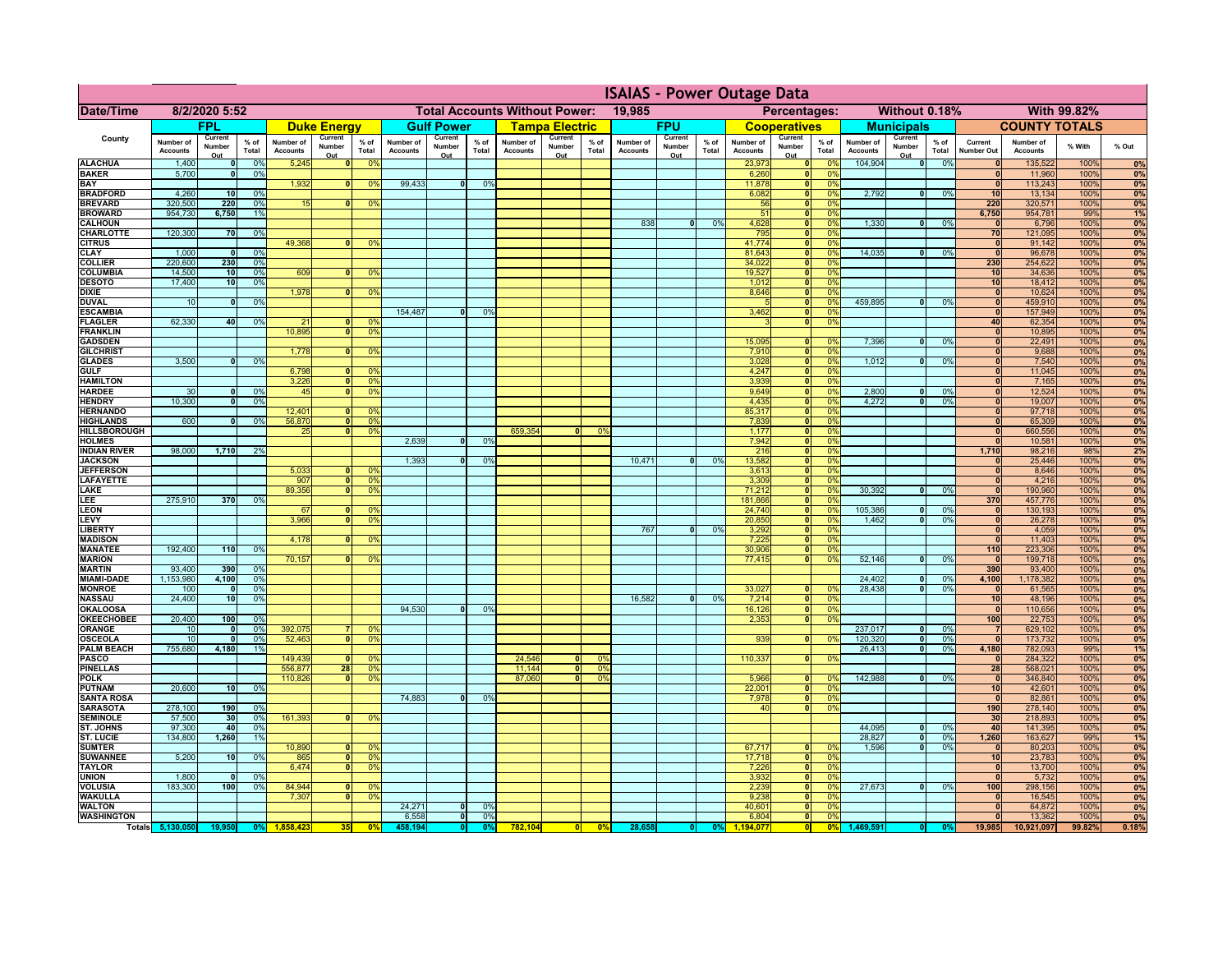# 8/2/2020 5:55 AM ISAIAS

| <b>Power Provider</b>                              | <b>County</b>       | <b>Number of Customers</b> | <b>Current Number Out</b> | <b>Outage Percentage</b> | <b>Estimated Restore Time</b> |
|----------------------------------------------------|---------------------|----------------------------|---------------------------|--------------------------|-------------------------------|
| Florida Power and Light Company                    | <b>BROWARD</b>      | 954,730                    | 6,750                     | 0.71%                    | <b>TBD</b>                    |
| Florida Power and Light Company                    | PALM BEACH          | 755,680                    | 4,180                     | 0.55%                    | TBD                           |
| Florida Power and Light Company                    | MIAMI-DADE          | 1,153,980                  | 4,100                     | 0.36%                    | <b>TBD</b>                    |
| Florida Power and Light Company                    | <b>INDIAN RIVER</b> | 98,000                     | 1,710                     | 1.74%                    | <b>TBD</b>                    |
| Florida Power and Light Company                    | <b>ST. LUCIE</b>    | 134,800                    | 1,260                     | 0.93%                    | <b>TBD</b>                    |
| Florida Power and Light Company                    | <b>MARTIN</b>       | 93,400                     | 390                       | 0.42%                    | <b>TBD</b>                    |
|                                                    |                     |                            |                           |                          |                               |
| Florida Power and Light Company                    | <b>LEE</b>          | 275,910                    | 370                       | 0.13%                    | <b>TBD</b>                    |
| Florida Power and Light Company                    | <b>COLLIER</b>      | 220,600                    | 230                       | 0.10%                    | <b>TBD</b>                    |
| Florida Power and Light Company                    | <b>BREVARD</b>      | 320,500                    | 220                       | 0.07%                    | <b>TBD</b>                    |
| Florida Power and Light Company                    | SARASOTA            | 278,100                    | 190                       | 0.07%                    | TBD                           |
| Florida Power and Light Company                    | <b>MANATEE</b>      | 192,400                    | 110                       | 0.06%                    | <b>TBD</b>                    |
| Florida Power and Light Company                    | <b>OKEECHOBEE</b>   | 20,400                     | 100                       | 0.49%                    | <b>TBD</b>                    |
| Florida Power and Light Company                    | <b>VOLUSIA</b>      | 183,300                    | 100                       | 0.05%                    | <b>TBD</b>                    |
| Florida Power and Light Company                    | <b>CHARLOTTE</b>    | 120,300                    | 70                        | 0.06%                    | <b>TBD</b>                    |
| Florida Power and Light Company                    | <b>FLAGLER</b>      | 62,330                     | 40                        | 0.06%                    | <b>TBD</b>                    |
| Florida Power and Light Company                    | ST. JOHNS           | 97,300                     | 40                        | 0.04%                    | TBD                           |
| Florida Power and Light Company                    | SEMINOLE            | 57,500                     | 30                        | 0.05%                    | <b>TBD</b>                    |
| Duke Energy                                        | PINELLAS            | 556,877                    | 28                        | 0.01%                    | <b>TBD</b>                    |
| Florida Power and Light Company                    | <b>BRADFORD</b>     | 4,260                      | 10                        | 0.23%                    | <b>TBD</b>                    |
| Florida Power and Light Company                    | <b>COLUMBIA</b>     | 14,500                     | 10                        | 0.07%                    | <b>TBD</b>                    |
|                                                    |                     |                            |                           |                          |                               |
| Florida Power and Light Company                    | <b>DESOTO</b>       | 17,400                     | 10                        | 0.06%                    | <b>TBD</b>                    |
| Florida Power and Light Company                    | NASSAU              | 24,400                     | 10                        | 0.04%                    | <b>TBD</b>                    |
| Florida Power and Light Company                    | <b>PUTNAM</b>       | 20,600                     | 10                        | 0.05%                    | <b>TBD</b>                    |
| Florida Power and Light Company                    | SUWANNEE            | 5,200                      | 10                        | 0.19%                    | TBD                           |
| Duke Energy                                        | ORANGE              | 392,075                    | $\overline{7}$            | 0.00%                    | <b>TBD</b>                    |
| Central Florida Electric Cooperative               | <b>ALACHUA</b>      | 918                        | 0                         | 0.00%                    | <b>TBD</b>                    |
| City of Alachua                                    | <b>ALACHUA</b>      | 4,506                      | $\mathbf 0$               | 0.00%                    | <b>TBD</b>                    |
| City of Newberry                                   | <b>ALACHUA</b>      | 1,898                      | 0                         | 0.00%                    | <b>TBD</b>                    |
| Clay Electric Cooperative                          | <b>ALACHUA</b>      | 23,055                     | $\mathbf 0$               | 0.00%                    | <b>TBD</b>                    |
| Duke Energy                                        | <b>ALACHUA</b>      | 5,245                      | 0                         | 0.00%                    | <b>TBD</b>                    |
| Florida Power and Light Company                    | <b>ALACHUA</b>      | 1,400                      | $\pmb{0}$                 | 0.00%                    | <b>TBD</b>                    |
|                                                    |                     |                            |                           |                          |                               |
| Gainesville (Gainesville Regional Utilities - GRU) | <b>ALACHUA</b>      | 98,500                     | 0                         | 0.00%                    | <b>TBD</b>                    |
| Clay Electric Cooperative                          | <b>BAKER</b>        | 2,582                      | $\mathbf 0$               | 0.00%                    | <b>TBD</b>                    |
| Florida Power and Light Company                    | <b>BAKER</b>        | 5,700                      | 0                         | 0.00%                    | TBD                           |
| Okefenoke Rural Electric Membership Corporation    | <b>BAKER</b>        | 3,678                      | $\mathbf 0$               | 0.00%                    | <b>TBD</b>                    |
| Duke Energy                                        | BAY                 | 1,932                      | 0                         | 0.00%                    | <b>TBD</b>                    |
| Gulf Coast Electric Cooperative, Inc.              | <b>BAY</b>          | 11,878                     | 0                         | 0.00%                    | <b>TBD</b>                    |
| <b>Gulf Power Company</b>                          | BAY                 | 99,433                     | 0                         | 0.00%                    | Restored                      |
| City of Starke                                     | <b>BRADFORD</b>     | 2,792                      | $\mathbf 0$               | 0.00%                    | <b>TBD</b>                    |
| Clay Electric Cooperative                          | <b>BRADFORD</b>     | 6,082                      | 0                         | 0.00%                    | <b>TBD</b>                    |
| Duke Energy                                        | <b>BREVARD</b>      | 15                         | $\mathbf 0$               | 0.00%                    | <b>TBD</b>                    |
| Peace River Electric Cooperative, Inc.             | <b>BREVARD</b>      | 56                         | 0                         | 0.00%                    | TBD                           |
| Lee County Electric Cooperative                    | <b>BROWARD</b>      | 51                         | 0                         | 0.00%                    | <b>TBD</b>                    |
| City of Blountstown                                | CALHOUN             | 1,330                      | 0                         | 0.00%                    | TBD                           |
|                                                    |                     |                            |                           |                          |                               |
| Florida Public Utilities Corporation               | <b>CALHOUN</b>      | 838                        | $\mathbf 0$               | 0.00%                    | Restored                      |
| Gulf Coast Electric Cooperative, Inc.              | <b>CALHOUN</b>      | 1,793                      | 0                         | 0.00%                    | <b>TBD</b>                    |
| West Florida Electric Cooperative, Inc.            | <b>CALHOUN</b>      | 2,835                      | $\mathbf 0$               | 0.00%                    | <b>TBD</b>                    |
| Lee County Electric Cooperative                    | <b>CHARLOTTE</b>    | 795                        | 0                         | 0.00%                    | TBD                           |
| Duke Energy                                        | <b>CITRUS</b>       | 49,368                     | $\mathbf 0$               | 0.00%                    | <b>TBD</b>                    |
| Sumter Electric Cooperative, Inc.                  | <b>CITRUS</b>       | 15,656                     | 0                         | 0.00%                    | <b>TBD</b>                    |
| Withlacoochee River Electric Cooperative, Inc.     | <b>CITRUS</b>       | 26,118                     | 0                         | 0.00%                    | <b>TBD</b>                    |
| Clay Electric Cooperative                          | <b>CLAY</b>         | 81,643                     | 0                         | 0.00%                    | TBD                           |
| Florida Power and Light Company                    | <b>CLAY</b>         | 1,000                      | $\mathbf 0$               | 0.00%                    | <b>TBD</b>                    |
| <b>Green Cove Springs Electric</b>                 | <b>CLAY</b>         | 4,041                      | 0                         | 0.00%                    | TBD                           |
| Jacksonville (JEA)                                 | <b>CLAY</b>         | 9,994                      | $\mathbf 0$               | 0.00%                    | <b>TBD</b>                    |
| Lee County Electric Cooperative                    | <b>COLLIER</b>      | 34,022                     | 0                         | 0.00%                    | TBD                           |
|                                                    |                     |                            |                           |                          |                               |
| <b>Clay Electric Cooperative</b>                   | <b>COLUMBIA</b>     | 17,543                     | 0                         | 0.00%                    | <b>TBD</b>                    |
| Duke Energy                                        | <b>COLUMBIA</b>     | 609                        | 0                         | 0.00%                    | TBD                           |
| Suwannee Valley Electric Cooperative, Inc.         | <b>COLUMBIA</b>     | 1,984                      | $\mathbf 0$               | 0.00%                    | <b>TBD</b>                    |
| Peace River Electric Cooperative, Inc.             | <b>DESOTO</b>       | 1,012                      | 0                         | 0.00%                    | <b>TBD</b>                    |
| Central Florida Electric Cooperative               | <b>DIXIE</b>        | 8,025                      | $\mathbf 0$               | 0.00%                    | <b>TBD</b>                    |
| Duke Energy                                        | <b>DIXIE</b>        | 1,978                      | 0                         | 0.00%                    | <b>TBD</b>                    |
| <b>Tri-County Electric Cooperative</b>             | <b>DIXIE</b>        | 621                        | 0                         | 0.00%                    | TBD.                          |
| Clay Electric Cooperative                          | <b>DUVAL</b>        | 5                          | $\mathbf{0}$              | 0.00%                    | TBD                           |
| Florida Power and Light Company                    | <b>DUVAL</b>        | 10                         | $\mathbf 0$               | 0.00%                    | <b>TBD</b>                    |
| Jacksonville (JEA)                                 | <b>DUVAL</b>        | 440,938                    | 0                         | 0.00%                    | TBD                           |
| Jacksonville Beach (Beaches Energy Services)       | <b>DUVAL</b>        | 18,957                     | $\mathbf 0$               | 0.00%                    | <b>TBD</b>                    |
|                                                    |                     |                            |                           |                          |                               |
| Escambia River Electric Cooperative, Inc.          | <b>ESCAMBIA</b>     | 3,462                      | 0                         | 0.00%                    | TBD                           |
| <b>Gulf Power Company</b>                          | <b>ESCAMBIA</b>     | 154,487                    | $\mathbf 0$               | 0.00%                    | Restored                      |
| Clay Electric Cooperative                          | <b>FLAGLER</b>      | 3                          | 0                         | 0.00%                    | <b>TBD</b>                    |
| Duke Energy                                        | <b>FLAGLER</b>      | 21                         | $\mathbf 0$               | 0.00%                    | <b>TBD</b>                    |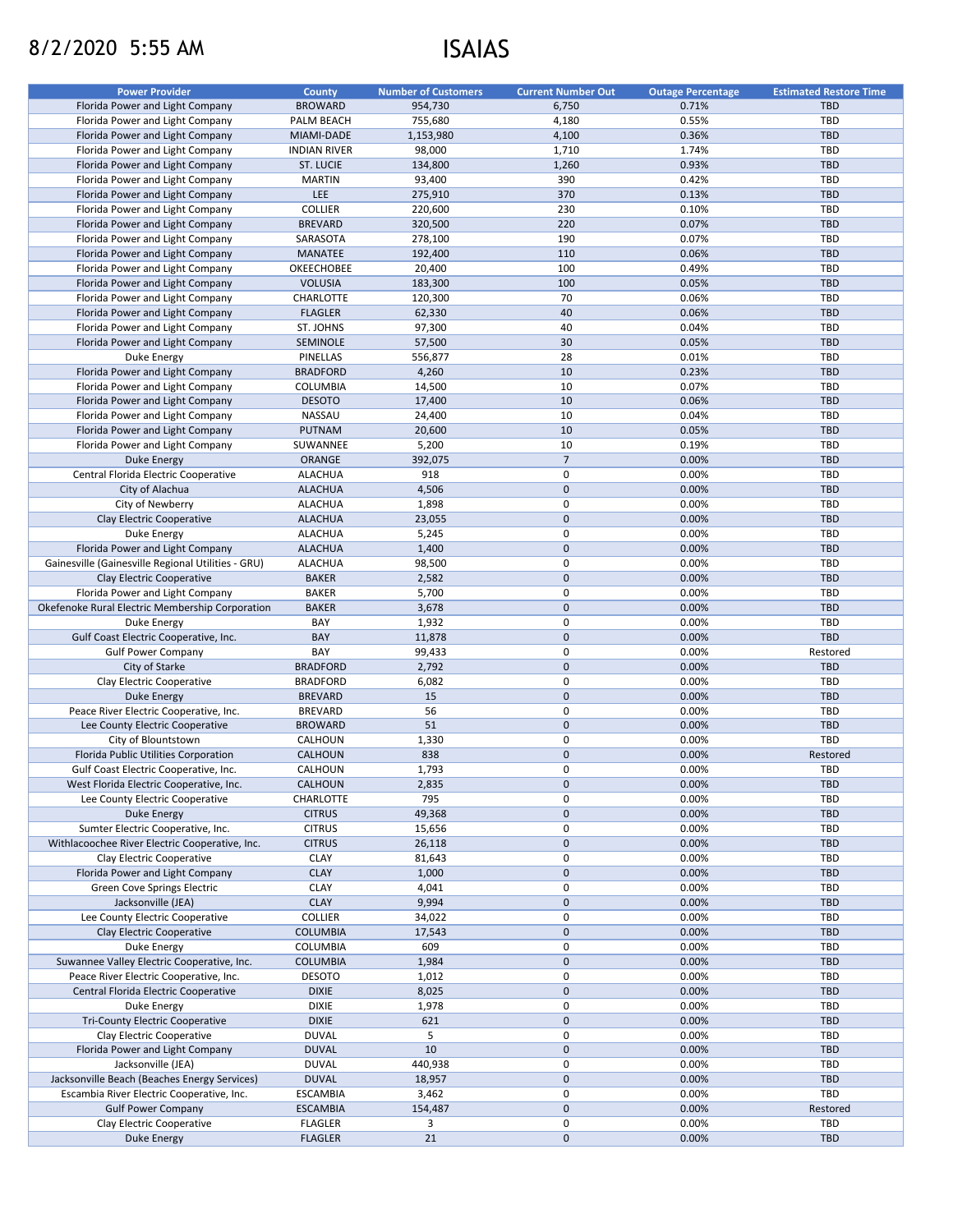# 8/2/2020 5:55 AM ISAIAS

| Duke Energy                                    | <b>FRANKLIN</b>                | 10,895           | $\mathbf{0}$   | 0.00%          | <b>TBD</b>               |
|------------------------------------------------|--------------------------------|------------------|----------------|----------------|--------------------------|
| Chattahoochee Electric                         |                                |                  |                |                |                          |
|                                                | <b>GADSDEN</b>                 | 1,173            | 0              | 0.00%          | <b>TBD</b>               |
| City of Havana                                 | <b>GADSDEN</b>                 | 1,455            | 0              | 0.00%          | TBD                      |
| City of Quincy                                 | <b>GADSDEN</b>                 | 4,768            | $\mathbf 0$    | 0.00%          | <b>TBD</b>               |
| Talquin Electric Cooperative, Inc.             | <b>GADSDEN</b>                 | 15,095           | 0              | 0.00%          | <b>TBD</b>               |
|                                                |                                |                  |                |                |                          |
| Central Florida Electric Cooperative           | <b>GILCHRIST</b>               | 7,906            | $\mathbf 0$    | 0.00%          | <b>TBD</b>               |
| Clay Electric Cooperative                      | <b>GILCHRIST</b>               | 4                | 0              | 0.00%          | <b>TBD</b>               |
| <b>Duke Energy</b>                             | <b>GILCHRIST</b>               | 1,778            | 0              | 0.00%          | <b>TBD</b>               |
|                                                |                                |                  |                |                |                          |
| City of Moore Haven                            | <b>GLADES</b>                  | 1,012            | 0              | 0.00%          | <b>TBD</b>               |
| Florida Power and Light Company                | <b>GLADES</b>                  | 3,500            | $\mathbf{0}$   | 0.00%          | <b>TBD</b>               |
| Glades Electric Cooperative, Inc.              | <b>GLADES</b>                  | 3,028            | 0              | 0.00%          | <b>TBD</b>               |
| <b>Duke Energy</b>                             | <b>GULF</b>                    | 6,798            | $\mathbf 0$    | 0.00%          | <b>TBD</b>               |
|                                                |                                |                  |                |                |                          |
| Gulf Coast Electric Cooperative, Inc.          | <b>GULF</b>                    | 4,247            | 0              | 0.00%          | <b>TBD</b>               |
| Duke Energy                                    | <b>HAMILTON</b>                | 3,226            | $\mathbf 0$    | 0.00%          | <b>TBD</b>               |
| Suwannee Valley Electric Cooperative, Inc.     | <b>HAMILTON</b>                | 3,939            | 0              | 0.00%          | <b>TBD</b>               |
|                                                |                                |                  |                |                |                          |
| City of Wauchula                               | <b>HARDEE</b>                  | 2,800            | 0              | 0.00%          | <b>TBD</b>               |
| Duke Energy                                    | HARDEE                         | 45               | 0              | 0.00%          | <b>TBD</b>               |
| Florida Power and Light Company                | <b>HARDEE</b>                  | 30               | $\mathbf 0$    | 0.00%          | <b>TBD</b>               |
|                                                |                                |                  |                |                |                          |
| Glades Electric Cooperative, Inc.              | <b>HARDEE</b>                  | 0                | 0              |                | <b>TBD</b>               |
| Peace River Electric Cooperative, Inc.         | <b>HARDEE</b>                  | 9,649            | $\mathbf 0$    | 0.00%          | <b>TBD</b>               |
| City of Clewiston                              | <b>HENDRY</b>                  | 4,272            | 0              | 0.00%          | <b>TBD</b>               |
|                                                |                                |                  |                |                |                          |
| Florida Power and Light Company                | <b>HENDRY</b>                  | 10,300           | 0              | 0.00%          | <b>TBD</b>               |
| Glades Electric Cooperative, Inc.              | <b>HENDRY</b>                  | 3,683            | 0              | 0.00%          | <b>TBD</b>               |
| Lee County Electric Cooperative                | <b>HENDRY</b>                  | 752              | $\mathbf{0}$   | 0.00%          | <b>TBD</b>               |
|                                                |                                |                  |                |                |                          |
| <b>Duke Energy</b>                             | <b>HERNANDO</b>                | 12,401           | 0              | 0.00%          | <b>TBD</b>               |
| Sumter Electric Cooperative, Inc.              | <b>HERNANDO</b>                | 187              | $\mathbf 0$    | 0.00%          | <b>TBD</b>               |
| Withlacoochee River Electric Cooperative, Inc. | <b>HERNANDO</b>                | 85,130           | 0              | 0.00%          | <b>TBD</b>               |
|                                                |                                |                  |                |                |                          |
| Duke Energy                                    | <b>HIGHLANDS</b>               | 56,870           | $\mathbf 0$    | 0.00%          | <b>TBD</b>               |
| Florida Power and Light Company                | <b>HIGHLANDS</b>               | 600              | 0              | 0.00%          | <b>TBD</b>               |
| Glades Electric Cooperative, Inc.              | <b>HIGHLANDS</b>               | 7,461            | 0              | 0.00%          | <b>TBD</b>               |
|                                                |                                |                  |                |                |                          |
| Peace River Electric Cooperative, Inc.         | <b>HIGHLANDS</b>               | 378              | 0              | 0.00%          | <b>TBD</b>               |
| Duke Energy                                    | HILLSBOROUGH                   | 25               | $\mathbf 0$    | 0.00%          | <b>TBD</b>               |
|                                                | HILLSBOROUGH                   | 1,177            | 0              | 0.00%          | <b>TBD</b>               |
| Peace River Electric Cooperative, Inc.         |                                |                  |                |                |                          |
| Tampa Electric Company                         | HILLSBOROUGH                   | 659,354          | $\mathbf{0}$   | 0.00%          | Restored                 |
| Choctawhatchee Electric Cooperative            | <b>HOLMES</b>                  | 325              | 0              | 0.00%          | <b>TBD</b>               |
| <b>Gulf Power Company</b>                      | <b>HOLMES</b>                  | 2,639            | $\mathbf{0}$   | 0.00%          | Restored                 |
|                                                |                                |                  |                |                |                          |
| West Florida Electric Cooperative, Inc.        | <b>HOLMES</b>                  | 7,617            | 0              | 0.00%          | <b>TBD</b>               |
| City of Vero Beach                             | <b>INDIAN RIVER</b>            | $\mathbf{0}$     | $\mathbf{0}$   |                | <b>TBD</b>               |
|                                                |                                |                  |                |                |                          |
| Peace River Electric Cooperative, Inc.         | <b>INDIAN RIVER</b>            | 216              | 0              | 0.00%          | <b>TBD</b>               |
| Florida Public Utilities Corporation           | <b>JACKSON</b>                 | 10,471           | 0              | 0.00%          | Restored                 |
| Gulf Coast Electric Cooperative, Inc.          | <b>JACKSON</b>                 | 50               | 0              | 0.00%          | <b>TBD</b>               |
|                                                |                                |                  |                |                |                          |
| <b>Gulf Power Company</b>                      | <b>JACKSON</b>                 | 1,393            | $\mathbf 0$    | 0.00%          | Restored                 |
| West Florida Electric Cooperative, Inc.        | <b>JACKSON</b>                 | 13,532           | 0              | 0.00%          | <b>TBD</b>               |
| Duke Energy                                    | <b>JEFFERSON</b>               | 5,033            | 0              | 0.00%          | <b>TBD</b>               |
|                                                |                                |                  |                |                |                          |
| <b>Tri-County Electric Cooperative</b>         |                                |                  |                |                |                          |
| Central Florida Electric Cooperative           | <b>JEFFERSON</b>               | 3,613            | 0              | 0.00%          | <b>TBD</b>               |
|                                                | LAFAYETTE                      | 9                | $\mathbf 0$    | 0.00%          | <b>TBD</b>               |
|                                                |                                |                  |                |                |                          |
| Duke Energy                                    | LAFAYETTE                      | 907              | 0              | 0.00%          | <b>TBD</b>               |
| Suwannee Valley Electric Cooperative, Inc.     | LAFAYETTE                      | 3,254            | $\mathbf 0$    | 0.00%          | <b>TBD</b>               |
| <b>Tri-County Electric Cooperative</b>         | LAFAYETTE                      | 46               | 0              | 0.00%          | <b>TBD</b>               |
|                                                |                                |                  |                |                |                          |
| City of Leesburg                               | LAKE                           | 24,500           | 0              | 0.00%          | <b>TBD</b>               |
| City of Mount Dora                             | LAKE                           | 5,892            | 0              | 0.00%          | <b>TBD</b>               |
| Clay Electric Cooperative                      | LAKE                           | 2,317            | $\mathbf{0}$   | 0.00%          | <b>TBD</b>               |
|                                                |                                |                  | 0              |                |                          |
| Duke Energy                                    | LAKE                           | 89,356           |                | 0.00%          | <b>TBD</b>               |
| Sumter Electric Cooperative, Inc.              | LAKE                           | 68,895           | $\mathbf 0$    | 0.00%          | <b>TBD</b>               |
| Lee County Electric Cooperative                | <b>LEE</b>                     | 181,866          | 0              | 0.00%          | <b>TBD</b>               |
|                                                |                                |                  | $\mathbf{0}$   |                |                          |
| City of Tallahassee                            | <b>LEON</b>                    | 105,386          |                | 0.00%          | <b>TBD</b>               |
| Duke Energy                                    | <b>LEON</b>                    | 67               | 0              | 0.00%          | <b>TBD</b>               |
| Talquin Electric Cooperative, Inc.             | LEON                           | 24,740           | 0              | 0.00%          | <b>TBD</b>               |
|                                                |                                |                  | 0              |                |                          |
| Central Florida Electric Cooperative           | <b>LEVY</b>                    | 18,470           |                | 0.00%          | <b>TBD</b>               |
| City of Williston                              | <b>LEVY</b>                    | 1,462            | $\mathbf 0$    | 0.00%          | <b>TBD</b>               |
| Clay Electric Cooperative                      | LEVY                           | 744              | 0              | 0.00%          | <b>TBD</b>               |
|                                                |                                |                  |                |                |                          |
| Duke Energy                                    | <b>LEVY</b>                    | 3,966            | $\mathbf 0$    | 0.00%          | <b>TBD</b>               |
| Sumter Electric Cooperative, Inc.              | LEVY                           | 1,636            | 0              | 0.00%          | <b>TBD</b>               |
| Florida Public Utilities Corporation           | <b>LIBERTY</b>                 | 767              | $\mathbf{0}$   | 0.00%          | Restored                 |
|                                                |                                |                  |                |                |                          |
| Talquin Electric Cooperative, Inc.             | <b>LIBERTY</b>                 | 3,292            | 0              | 0.00%          | <b>TBD</b>               |
| Duke Energy                                    | <b>MADISON</b>                 | 4,178            | $\mathbf 0$    | 0.00%          | <b>TBD</b>               |
| <b>Tri-County Electric Cooperative</b>         | <b>MADISON</b>                 | 7,225            | 0              | 0.00%          | TBD                      |
|                                                |                                |                  |                |                |                          |
| Peace River Electric Cooperative, Inc.         | <b>MANATEE</b>                 | 30,906           | $\pmb{0}$      | 0.00%          | <b>TBD</b>               |
| Central Florida Electric Cooperative           | <b>MARION</b>                  | 9                | $\mathbf 0$    | 0.00%          | TBD                      |
| Clay Electric Cooperative                      | <b>MARION</b>                  | 16,903           | $\mathbf 0$    | 0.00%          | TBD                      |
|                                                |                                |                  |                |                |                          |
| Duke Energy<br>Ocala (Ocala Electric Utility)  | <b>MARION</b><br><b>MARION</b> | 70,157<br>52,146 | 0<br>$\pmb{0}$ | 0.00%<br>0.00% | <b>TBD</b><br><b>TBD</b> |